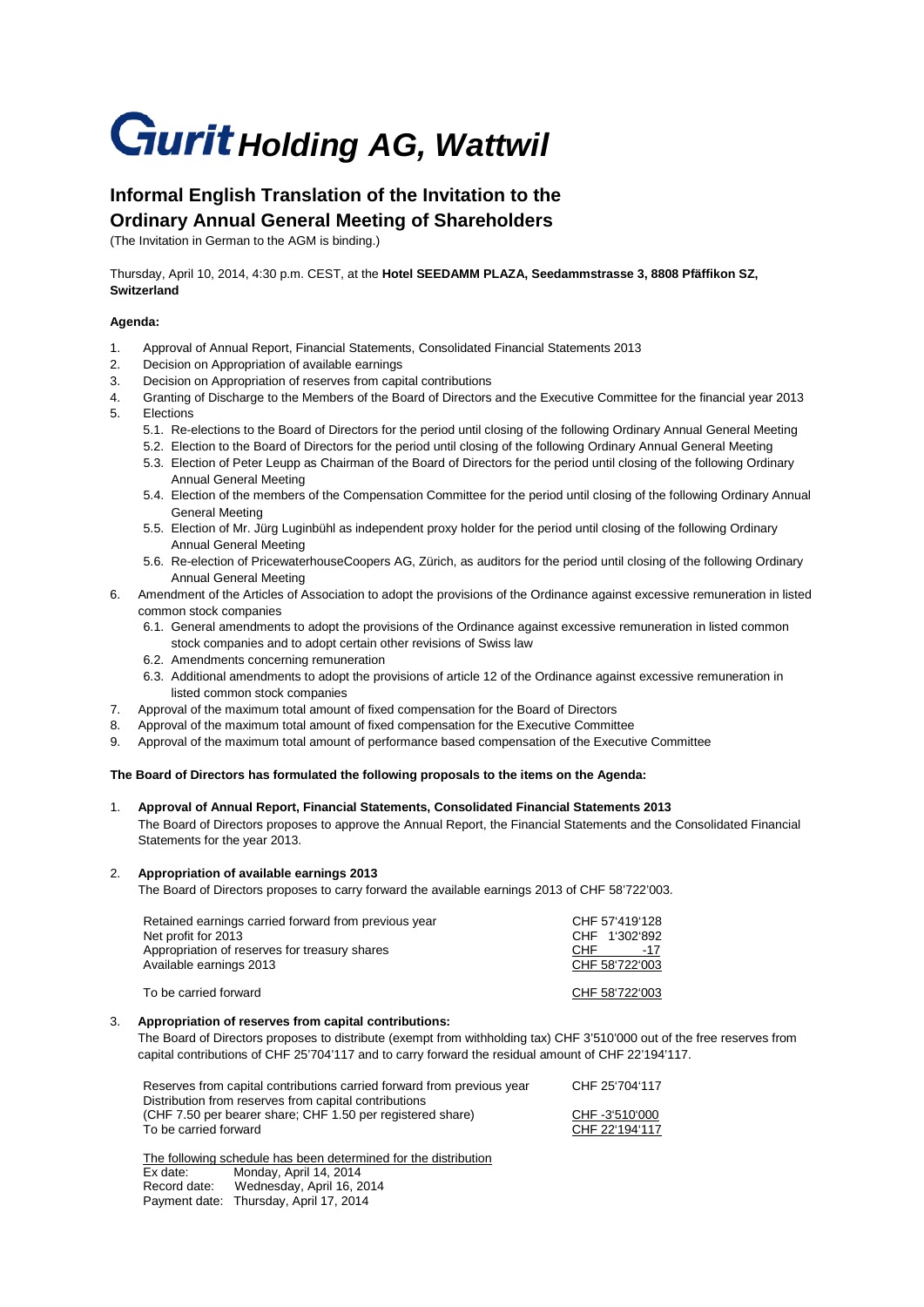4. **Granting of Discharge to the Members of the Board of Directors and the Executive Committee for financial year 2013**

The Board of Directors proposes to grant all Members of the Board of Directors and the Executive Committee discharge for the financial year 2013.

#### 5. **Elections (individually)**

**5.1. Re-elections to the Board of Directors for the period until closing of the following Ordinary Annual General Meeting**

The Board of Directors proposes to re-elect the following people for a one-year term of office for the period until the closing of the following Ordinary Annual General Meeting

- 5.1.1. Niklaus H. Huber
- 5.1.2. Urs Kaufmann
- 5.1.3. Peter Leupp
- 5.1.4. Peter Pauli
- **5.2. Election to the Board of Directors for the period until closing of the following Ordinary Annual General Meeting**

The Board of Directors proposes to elect Stefan Breitenstein for a one-year term of office for the period until the closing of the following Ordinary Annual General Meeting.

#### **5.3. Election of Peter Leupp as Chairman of the Board of Directors for the period until closing of the following Ordinary Annual General Meeting**

The Board of Directors proposes to elect Peter Leupp as Chairman of the Board of Directors for a one-year term of office for the period until the closing of the following Ordinary Annual General Meeting.

#### **5.4. Election of the members of the Compensation Committee for the period until closing of the following Ordinary Annual General Meeting**

The Board of Directors proposes to elect the following people for a one-year term of office for the period until the closing of the following Ordinary Annual General Meeting.

- 5.4.1. Stefan Breitenstein
- 5.4.2. Niklaus H. Huber
- 5.4.3. Urs Kaufmann
- 5.4.4. Peter Leupp
- 5.4.5. Peter Pauli.

#### **5.5. Election of Jürg Luginbühl as independent proxy holder for the period until closing of the following Ordinary Annual General Meeting**

The Board of Directors proposes to elect Jürg Luginbühl as independent proxy holder for a one-year term of office for the period until the closing of the following Ordinary Annual General Meeting.

#### **5.6. Re-election of PricewaterhouseCoopers AG, Zürich, as auditors for the period until closing of the following Ordinary Annual General Meeting**

The Board of Directors proposes to re-elect PricewaterhouseCoopers AG, Zürich, as auditors for a one-year term of office for the period until the closing of the following Ordinary Annual General Meeting.

#### 6. **Amendment of the Articles of Association to adopt the provisions of the Ordinance against excessive remuneration in listed common stock companies**

**6.1. General amendments to implement the provisions of the Ordinance against excessive remuneration in listed common stock companies and to adopt certain other revisions of Swiss law**

The Board of Directors proposes to amend (change, cancel or add to) §§ 10, 11, 12, 14, 15, 16, 17, 18, 19 and 23 of the Articles of Association as follows. The changes of the Articles of Association will only enter into force through their filing with the Cantonal Register of Commerce.

# **Proposed text**

§ 10 item 2 2 No later than twenty days before the ordinary General Meeting, the annual report, the remuneration report and the auditors' report are made to the shareholders available for review at the registered office of the Company. § 11 Item 1, 2 and 3 Each registered share or each bearer share represented at the General Meeting entitles to one vote. A shareholder may only be represented at the General Meeting by the Independent Proxy or by another shareholder who is attending the General Meeting. 2 The General Meeting elects each year an Independent Proxy. Its term of office ends as per the end of the following ordinary General Meeting. Re-election is possible. If the Company has no Independent Proxy, the Board of Directors appoints such Independent Proxy for the following General Meeting.

3 The Board of Directors determines the requirements for proxies and instructions based on the legal provisions and may adopt the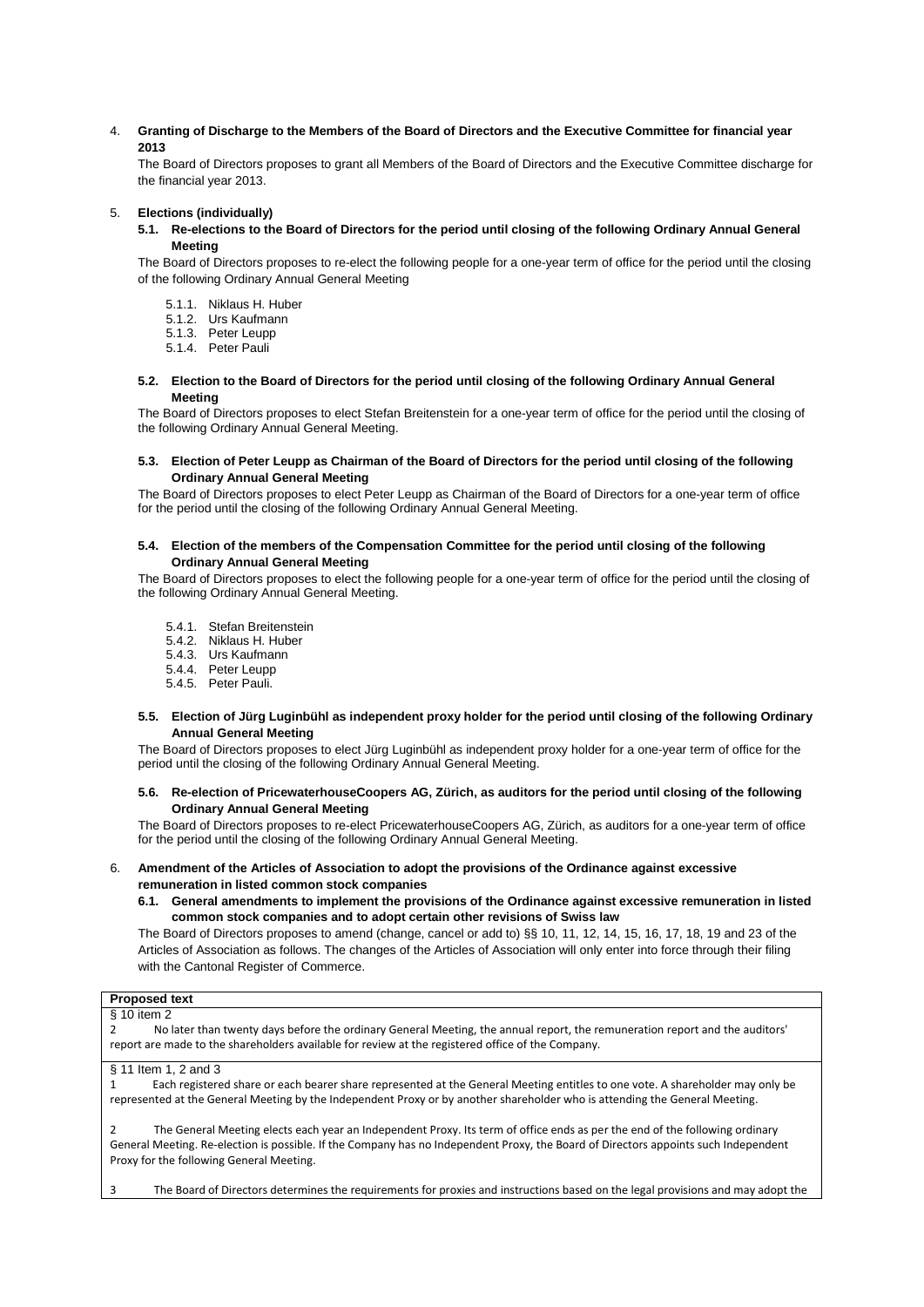respective directives.

#### § 12 item 3

3 Important resolutions of the General Meeting in the sense of art. 704 CO (change of the purpose of the Company, issuance of voting shares, restrictions on transferability of registered shares, authorized or conditional capital increase, capital increase out of equity, by contribution in kind, for the purpose of acquisition of assets or by granting special benefits, restriction of preferential rights, change of registered office or dissolution of the Company) require a minimum of two thirds of votes represented and an absolute majority of the nominal share values represented.

#### $§ 14$

The General Meeting has the following non-transferable powers:

- 1. Adoption and amendment of Articles of Incorporation
- 2. Election and removal of the Chairman and the other members of the Board of Directors and the Auditors
- 3. Election and removal of the members of the Compensation Committee
- 4. Election and removal of the Independent Proxy
- 5. Approval of the management report and the consolidated financial statements
- 6. Approval of the financial statements and resolution on the appropriation of retained earnings
- 7. Approval of compensations to the members of the Board of Directors and the Executive Committee
- 8. Discharge of the members of the Board of Directors
- 9. Resolution on matters reserved to the General Meeting by law or the Articles of Incorporation or which have been proposed by the Board of Directors.

#### § 15

The Board of Directors consists of a minimum of five members. The General Meeting elects each year the members of the Board of Directors individually. The term of office ends as per the end of the following ordinary General Meeting. Re-election is possible.

#### § 16 item 1 and 2

1 The General Meeting elects one member of the Board of Directors as Chairman. Its term of office ends as per the end of the following ordinary General Meeting. Re-election is possible. If the Chairman's position is vacant, the Board of Directors appoints a new Chairman for the remaining term of office.

The Board of Directors constitutes itself, except for the election of the Chairman and the members of the Compensation Committee. It may appoint a Vice-Chairman among its members. The Chairman calls a meeting of the Board of Directors as often as the business and the affairs of the Company require a meeting and whenever such meeting is requested in writing by one of its members.

#### § 17 item 1

1 Subject to the paragraph below, to be valid resolutions by the Board of Directors require the presence of the majority of the members. In the event of a tie, the chairman of the meeting has the casting vote.

#### § 18 item 1 and 2

1 The Board of Directors acts as the ultimate management of the Company and is responsible for the supervision and control of the Executive Committee. The Board of Directors represents the Company externally and is responsible for all matters which are not delegated by law, the Articles of Incorporation or any regulations to another corporate body or to the Executive Committee.

The Board of Directors is authorized to fully or partially delegate the management of the Company to individual members of the Board of Directors or to any other natural person, who does not need to be a shareholder, in accordance with the Organizational Regulations of the Company. However, the Board of Directors is not authorized to delegate the ultimate management of the Company and the ultimate supervision of the persons entrusted with management as well as the adoption of the remuneration report and the remaining duties according to art. 716a CO. The Board of Directors adopts Organizational Regulations.

§ 20

The General Meeting elects each year for a term of one year one or several legal entities as Auditors in the sense of art. 727 et seq. CO.

#### **6.2. Amendments concerning remuneration**

The Board of Directors proposes to amend the Articles of Association by adding the new §§ 19, 21, 22, 23, 24 and 25. The changes of the Articles of Association will only enter into force through their entry in the Cantonal Register of Commerce.

**Proposed text**  § 19 1 The Compensation Committee consists of one or more members of the Board of Directors. The General Meeting elects each year the members of the Compensation Committee individually. The term of office ends as per the end of the following ordinary General Meeting. Re-election is possible. Except for the election of the chairman of the Compensation Committee by the Board of Directors, the Compensation Committee constitutes itself.

If a seat in the Compensation Committee is vacant, the Board of Directors appoints a new member for the remaining term of office.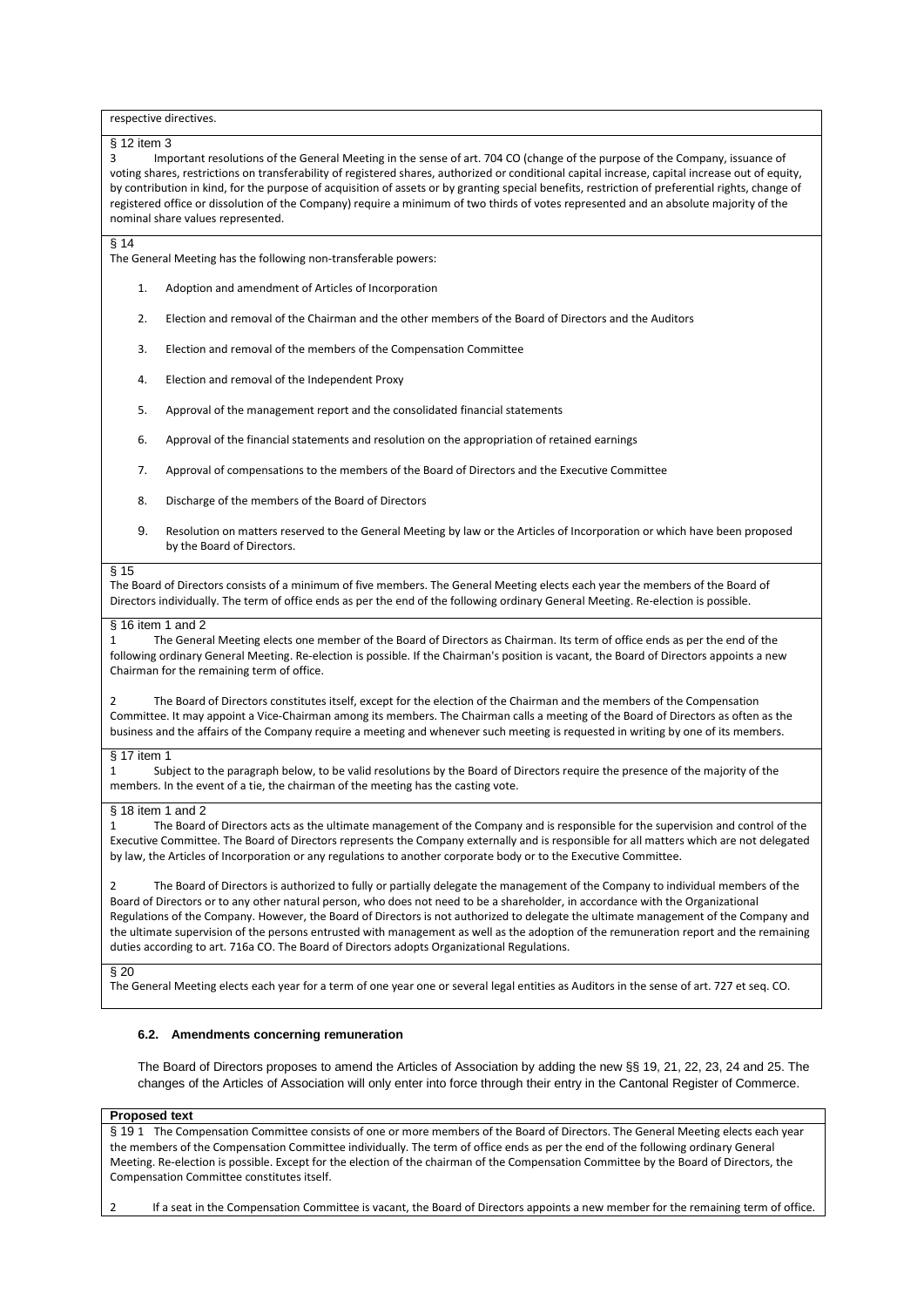3 The Compensation Committee has the following powers and duties (principles):

- 1. Adoption and periodical review of Gurit Group's compensation principles for submission to the Board of Directors and, if appropriate, the implementation of such principals, in particular with respect to employee share option plans and success based compensation plans.
- 2. Preparation of all relevant decisions of the Board of Directors with respect to the compensation of members of the Board of Directors and the Executive Committee and submission of the respective proposals and recommendations to the Board of **Directors**

4 The Board of Directors may assign to the Compensation Committee further duties with respect to compensation, human resources and any other area related thereto. The Board of Directors shall regulate the organization, mode of operation and reporting of the Compensation Committee in separate regulations.

The Board of Directors may consolidate the duties and competences of a compensation committee and a nomination committee in one committee.

#### IV. Compensation

§ 21

1 The members of the Board of Directors shall receive a fixed compensation which may consist of payments in cash and payments in shares, options and similar instruments allocated in accordance with an employee share option plan. The value of the number of allocated shares, options and similar instruments at the time of allocation may not exceed the compensation in cash.

2 The members of the Executive Committee may receive a fixed and a success based compensation. Such success based compensation of a member of the Executive Committee must not exceed the fixed compensation by more than 100%.

3 Compensation to members of the Board of Directors or the Executive Committee may be paid by the Company or by companies which are controlled by the former, provided that such compensation payments are consolidated on the level of the Company and taken into consideration for the approval of the maximum aggregate amount.

#### §22

The success based compensation depends on one part on the financial results and the success of the Company and on the other part on the level of achievement of performance goals. Such success based compensation may consist of short-term and long-term compensation elements and may depend on one or several performance criteria. Performance criteria can comprise personal goals, goals related to the Company and/or the Gurit Group, the market, other companies and comparable benchmarks taking into account the function and the level of responsibility of the individual member of the Board of Directors or the Executive Committee. The Board of Directors (or the Compensation Committee, respectively, if delegated to such committee) determines the applicable performance criteria, their relative weighting and level of achievement.

#### §23

If the compensation is paid in shares, options or similar instruments, the Board of Directors (or the Compensation Committee, respectively, if delegated to such committee) determines the conditions and requirements in one or several employee share option plans or regulations. Such plans or regulations may in particular regulate the date of allocation, fair valuation, practicable holding, vesting and exercise periods (including the fastening, reduction or cancellation of such periods in case of pre-defined events such as change of control or termination of an employment agreement), the maximum amount of shares and/or options to be allocated, any claw-back mechanism as well as any deductions in the allocation of shares or options. The value of the allocated shares, options or similar instruments at their allocation may, in general, not exceed the compensation in cash.

# $\int_{1}^{5} 24$

The General Meeting votes on compensations as follows:

- The Board of Directors proposes to the General Meeting each year the approval of a maximum aggregate amount for fixed compensations to the Board of Directors (in cash and in shares, options or similar instruments) for a term beginning at the end of the current General Meeting and ending at the end of the following ordinary General Meeting.
- 2. The Board of Directors proposes to the General Meeting each year the approval of a maximum aggregate amount for fixed compensations to the Executive Committee (in cash and in shares, options and similar instruments) for a term beginning on the 1<sup>st</sup> July after the current General Meeting and ending on 30 June of the following year.
- 3. The Board of Directors proposes to the General Meeting each year the approval of the maximum aggregate amount of success based compensations to the Executive Committee for a term beginning on 1<sup>st</sup> January and ending on 31 December of the year in which the current General Meeting takes place.

2 If the General Meeting declines to approve the maximum aggregate amount for compensations to the Board of Directors and/or the Executive Committee, the Board of Directors may submit a new proposal in the course of the same General Meeting or convene a new General Meeting.

# § 25

There exists an additional amount in the sense of art. 19 VegüV for members of the Executive Committee who are appointed after the approval of the respective maximum aggregate amount. The additional amount granted to a new Chief Executive Officer must not exceed the last approved aggregate amount of the fixed and success based compensation of the Executive Committee by more than 50 % and in case of the other members of the Executive Committee by no more than 30 %, respectively.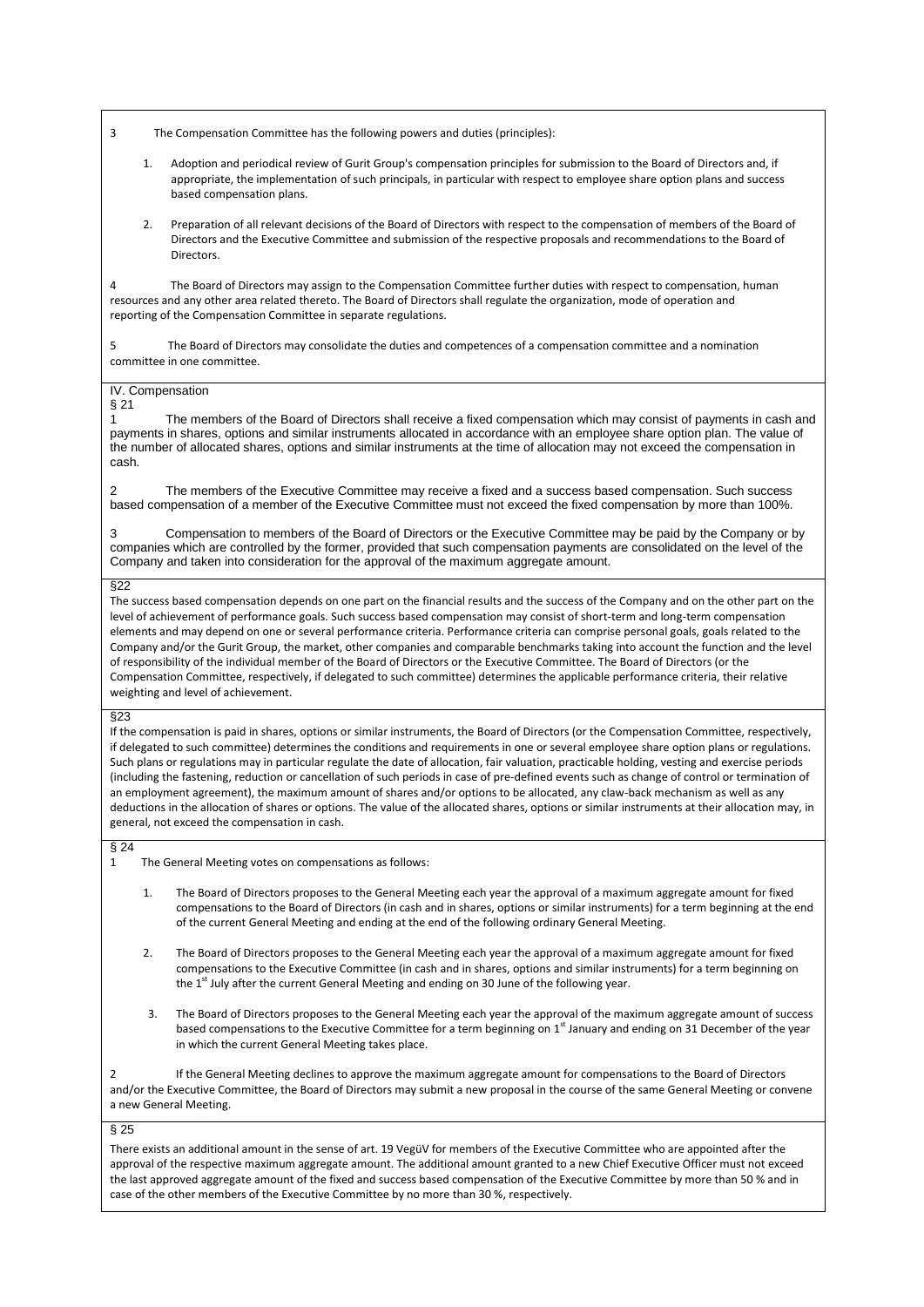#### **6.3. Additional amendments to implement the provisions of article 12 of the Ordinance against excessive remuneration in listed common stock companies**

The Board of Directors proposes to amend the Articles of Association by adding the new §§ 26, 27 and 28. The changes of the Articles of Association will only enter into force through their entry in the Cantonal Register of Commerce.

#### **Proposed Text**

## V. Employment and Mandate Agreements

§ 26 Fixed-term employment or mandate agreements with members of the Board of Directors or the Executive Committee must not exceed a maximum fixed term of one year. The notice period with respect to employment or mandate agreements with members of the Board of Directors or the Executive Committee with indefinite term is limited to a maximum of twelve months. VI. Activities outside the Gurit Group

§ 27

1 A member of the Board of Directors may hold (a) a maximum of five mandates as member of the top governing or administrative body of other listed companies outside the Gurit Group, and (b) additionally a maximum of 20 mandates as member of the top governing or administrative body of non-listed legal entities outside the Gurit Group, provided that that the timely availability of the respective member permits such mandate.

2 A member of the Executive Committee may hold (a) a maximum of three mandates in listed legal entities outside the Gurit Group, and (b) ten mandates in non-listed legal entities outside the Gurit Group, provided that that the timely availability of the respective member permits such mandate and the Board of Directors has granted its prior consent thereto.

3 A member of the Board of Directors or the Executive Committee may in addition hold a maximum of five mandates in non-profit associations and foundations as well as pension funds outside the Gurit Group, provided that the timely availability of the respective member permits such mandate.

4 Mandates of a member of the Board of Directors or the Executive Committee in legal entities controlled by the Company or in legal entities which are controlling the Company and mandates which the respective member assumes in its capacity as member of the Board of Directors or the Executive Committee of the Company or on behalf of the Company or of legal entities controlled by the Company do not qualify as mandates outside the Gurit Group.

5 Mandates of a member of the Board of Directors or the Executive Committee in affiliated legal entities outside the Gurit Group as well as mandates which the respective member assumes in its capacity as member of the top governing or administrative body or the executive management of a legal entity outside the Gurit Group or on behalf of such legal entity or of a legal entity controlled by such legal entity qualify jointly as one mandate outside the Gurit Group.

6 Mandates in non-operative companies, domiciliary companies and trusts which a non-executive member of the Board of Directors of the Company assumes in connection with its main professional activity as trustee, attorney or advisor may be carried out without limitation, provided that the timely availability of the respective member permits such mandate.

VII. Loans, Credits and Pension Benefits § 28

Loans and credits granted by the Company to a member of the Board of Directors or the Executive Committee, and guarantees or other sureties by the Company for liabilities of a member of the Board of Directors or the Executive Committee must not exceed an amount of CHF 500,000.

Pension benefits to members of the Board of Directors and the Executive Committee are only paid in the framework of domestic and foreign pension plans and comparable plans of the Company and its group entities, respectively. The benefits to the insured person and the employer's contributions are based on the above mentioned plans and the relevant regulations, respectively.

Upon full or partial approval of the the motions proposed under item 6, the numbering and titles of the Articles of Association and the various provisions are to be adjusted.

Apart from these changes, the Articles of Association remain valid as before.

7. **Approval of the maximum total amount of fixed compensation for the Board of Directors** The Board of Directors proposes to approve a maximum total amount of fixed compensation for the Board of Directors of CHF 720'000.- for the period from closing of the current Annual General Meeting until the next ordinary Annual General Meeting 2015.

- 8. **Approval of the maximum total amount of fixed compensation for the Executive Committee** The Board of Directors proposes to approve a maximum total amount of fixed compensation for the Executive Committee of CHF 2'100'000.- for the period from July 1, 2014 to June 30, 2015.
- 9. **Approval of the maximum total amount of performance based compensation of the Executive Committee** The Board of Directors proposes to approve a maximum total amount of performance based compensation for the Executive Committee of CHF 1'150'000.- for the period from January 1, 2014 to December 31, 2014.